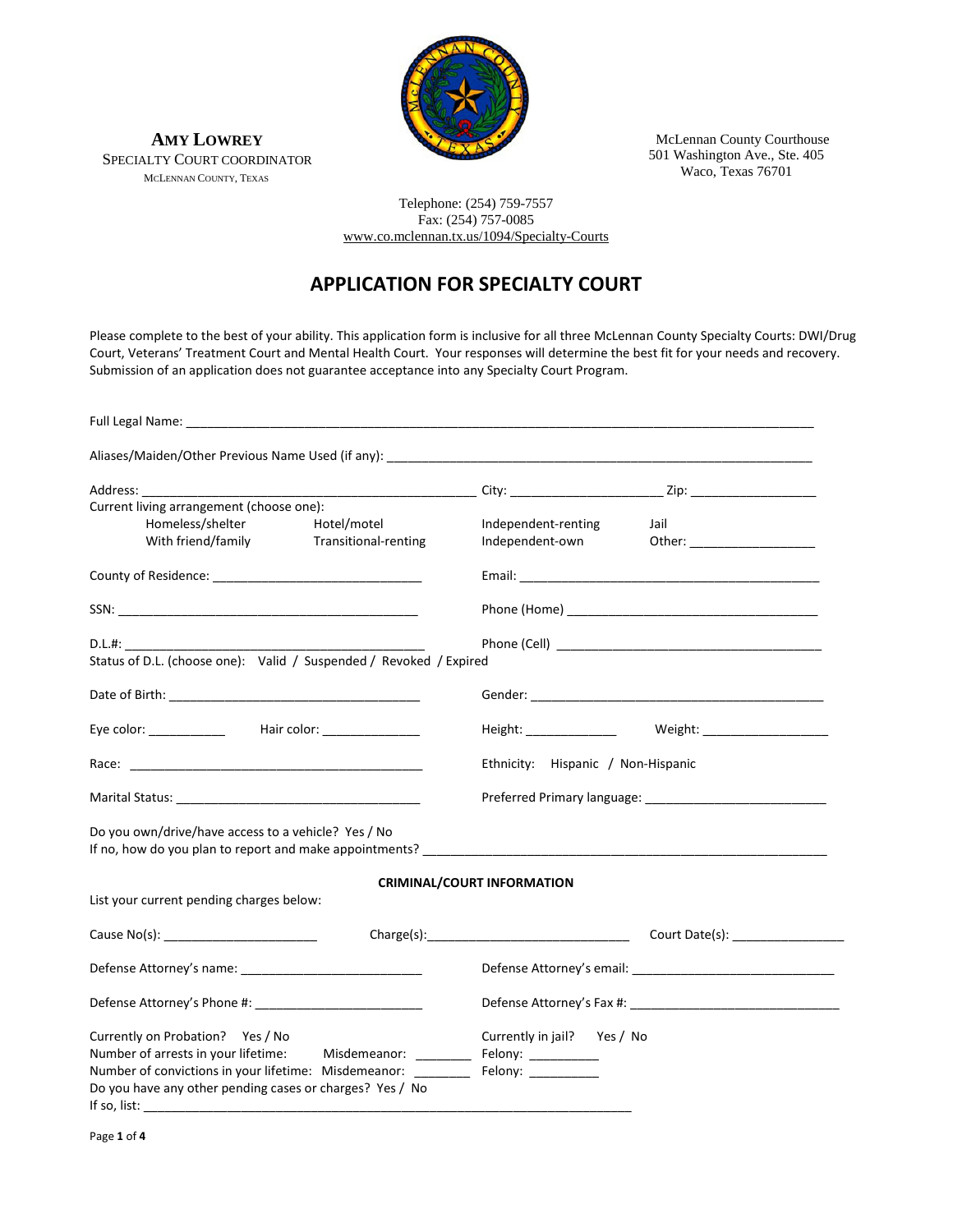| Do you have any outstanding holds or warrants from any other jurisdiction (including immigration matters)? Yes / No                                                                                                                                                                                                                                                            |                                                                            |                       |                              |                                                      |
|--------------------------------------------------------------------------------------------------------------------------------------------------------------------------------------------------------------------------------------------------------------------------------------------------------------------------------------------------------------------------------|----------------------------------------------------------------------------|-----------------------|------------------------------|------------------------------------------------------|
| Are you currently on Community Supervision/Probation/Parole in any other jurisdiction? Yes / No                                                                                                                                                                                                                                                                                |                                                                            |                       |                              |                                                      |
| Do you have a history of probation violations? Yes / No<br>Are you involved in any pending civil litigation as a party, such as a divorce or custody case? Yes / No<br>If yes, please describe when this happened and what was the outcome:                                                                                                                                    |                                                                            |                       |                              |                                                      |
| Are you now or have you ever been the subject of a protective order, etc.? Yes / No                                                                                                                                                                                                                                                                                            |                                                                            |                       |                              |                                                      |
|                                                                                                                                                                                                                                                                                                                                                                                | <b>EMPLOYMENT/SCHOOL INFORMATION</b>                                       |                       |                              |                                                      |
| Employment Status (circle one):<br>Unemployed<br>Retired                                                                                                                                                                                                                                                                                                                       | Employed less than 35 hours per week<br>Employed 35 hours or more per week |                       | Student<br>Volunteer         | Disabled<br>Other:                                   |
|                                                                                                                                                                                                                                                                                                                                                                                |                                                                            |                       |                              |                                                      |
|                                                                                                                                                                                                                                                                                                                                                                                |                                                                            |                       |                              |                                                      |
| Sources of Financial Support (circle all that apply):<br>Salary/Wages<br>Retirement<br><b>SS Disability</b><br>Unemployment<br>Self-Employed<br>Other: and the state of the state of the state of the state of the state of the state of the state of the state of the state of the state of the state of the state of the state of the state of the state of the state of the | <b>Workers Comp</b><br>VA Benefits                                         | <b>Family Support</b> | Adoption/Foster Care Subsidy | Child Support<br>Social Security                     |
|                                                                                                                                                                                                                                                                                                                                                                                | <b>EDUCATION INFORMATION</b>                                               |                       |                              |                                                      |
| Did you graduate high school/GED? Yes / No<br>Were you ever enrolled in any special education classes? Yes / No<br>Highest grade completed: _________<br>Name of college/university:<br>Are you currently in school? Yes / No<br>If so, briefly describe your class schedule: ___________________________________                                                              |                                                                            |                       |                              |                                                      |
|                                                                                                                                                                                                                                                                                                                                                                                | <b>FAMILY INFORMATION</b>                                                  |                       |                              |                                                      |
| Marital status: Single / Married / Divorced / Separated / Widowed<br>For how long?<br>Do you have children? Yes / No<br>Do they live with you? Yes / No                                                                                                                                                                                                                        |                                                                            |                       |                              |                                                      |
|                                                                                                                                                                                                                                                                                                                                                                                | <b>MEDICAL INFORMATION</b>                                                 |                       |                              |                                                      |
| List medical conditions:<br>Have you been prescribed medications in the past 12 months? Yes / No<br>If yes, list the amount of the following:                                                                                                                                                                                                                                  |                                                                            |                       |                              | Currently taking medications as prescribed? Yes / No |
| $\bullet$                                                                                                                                                                                                                                                                                                                                                                      |                                                                            |                       |                              |                                                      |
| Do you have health insurance? Yes / No<br>If so, what health insurance? Medicaid / Medicare / VA Medical / None / Private Insurance (list provider):<br>If you receive SSI/SSDI, are they the payee? Yes / No                                                                                                                                                                  |                                                                            |                       |                              |                                                      |

If female, are you pregnant? Yes / No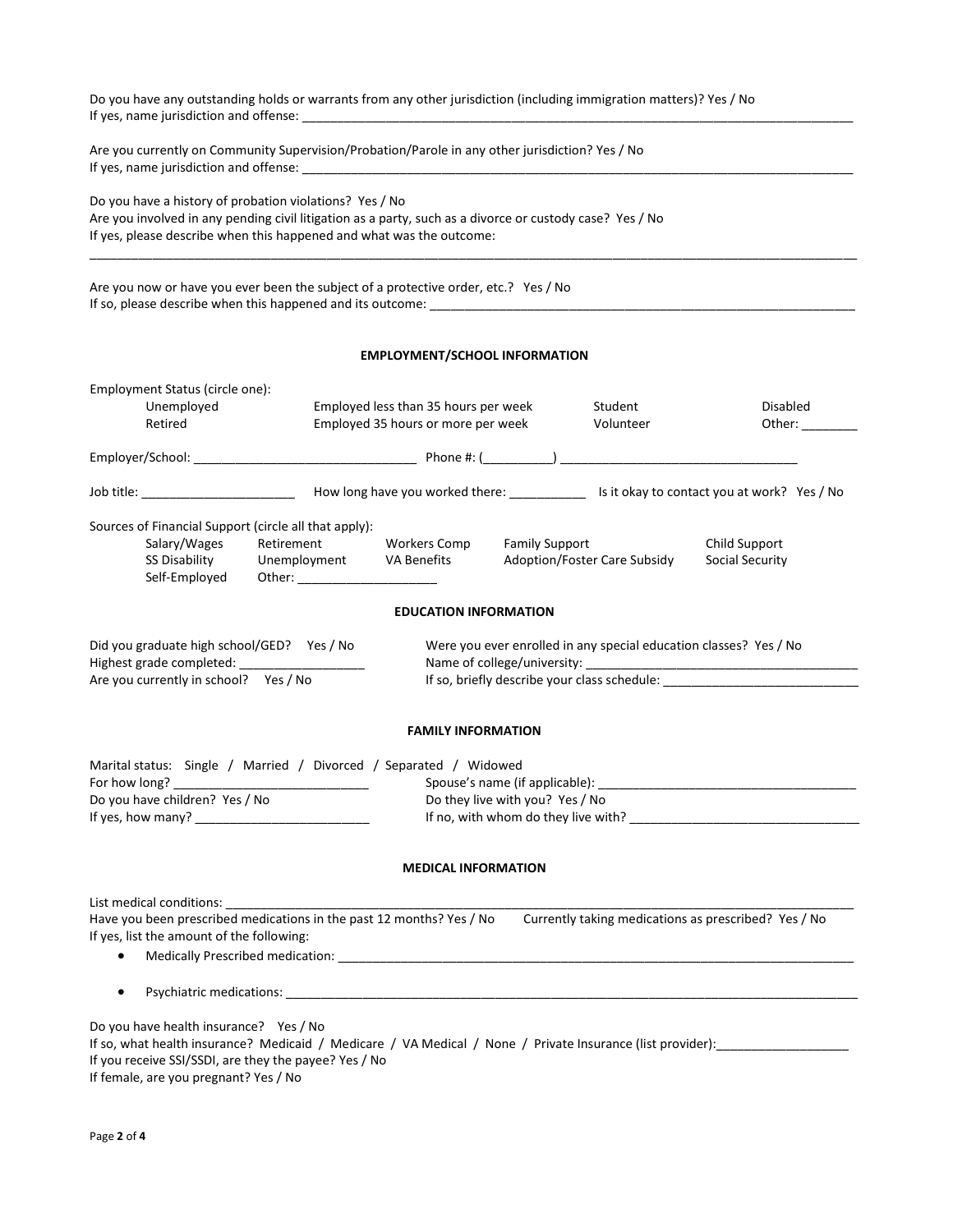## **MENTAL HEALTH HISTORY**

Have you been diagnosed for/treated with a mental condition? Yes / No If so, please describe any psychiatric diagnosis and/or treatments: \_\_\_\_\_\_\_\_\_\_\_\_ If you receive SSI/SSDI, is it for a psychiatric disability? Yes / No Are you competent to stand trial? Yes / No Are you an active client of the Heart of Texas Region MHMR and have been seen within the past 90 days by a caseworker? Yes / No If so, name of caseworker: FOR APPLICANTS WHO ARE APPLYING FOR CONSIDERATION OF MENTAL HEALTH COURT AND ARE NOT CLIENTS OF HOTRMHMR, PLEASE ATTACH DOCUMENTATION OF A MENTAL HEALTH DIAGNOSIS BY A LICENSED CLINICIAN WITHIN THE LAST 12 MONTH PERIOD **SUBSTANCE USE HISTORY** Prior substance abuse? Yes / No If so, please list the following: Drugs of Choice: 1st \_\_\_\_\_\_\_\_\_\_\_\_\_\_\_\_\_\_\_\_\_\_\_\_\_\_ 2nd \_\_\_\_\_\_\_\_\_\_\_\_\_\_\_\_\_\_\_\_\_\_\_\_\_\_\_\_\_ 3rd \_\_\_\_\_\_\_\_\_\_\_\_\_\_\_\_\_\_\_\_\_\_\_\_\_\_\_\_\_\_\_ Pharmacological Interventions for Substance Abuse? (Ex: Methadone, Vivitrol, Suboxone) \_ Age began drug use: \_\_\_\_\_\_\_\_\_\_\_\_\_\_\_\_\_\_\_\_\_\_\_\_\_\_\_\_\_\_\_\_ Age began alcohol use: \_\_\_\_\_\_\_\_\_\_\_\_\_\_\_\_\_\_\_\_\_\_\_\_\_\_\_\_\_\_\_\_\_\_\_ IV drug usage and/or history? Yes / No Currently in a substance abuse treatment program? Yes / No If so, please list the treatment provider: Have you ever received prior Drug and Alcohol Inpatient and/or Outpatient Treatment? Yes / No If yes, was it a detox program only? Yes / No If yes, what is the longest period of sobriety? *For DWI charges only* - BAC: \_\_\_\_\_\_\_\_ Is Client on Monitoring? Yes / No If client is on monitoring, please answer the following questions: Monitoring System: Date Monitoring Ordered: etc. and the contract of the Payment Source:  $\Box$  Payment Source:  $\Box$  and  $\Box$  and  $\Box$  and  $\Box$  and  $\Box$  and  $\Box$  and  $\Box$  and  $\Box$  and  $\Box$  and  $\Box$  and  $\Box$  and  $\Box$  and  $\Box$  and  $\Box$  and  $\Box$  **VETERAN INFORMATION (if applicable)**  Served in Military or Armed Forces? Yes / No **A** *copy of your DD214 is REQUIRED for VTC* If yes, what branch: Enlistment of Commissioning Date: \_\_\_\_\_\_\_\_\_\_\_\_\_\_\_\_\_\_\_\_ Military Discharge Date: \_\_\_\_\_\_\_\_\_\_\_\_\_\_\_\_\_\_\_\_\_\_\_\_\_\_\_\_\_\_\_\_\_\_ Military Discharge Reason/Type of Discharge: Rank at Discharge: The United States and States and Have you enrolled in VA services: Yes / No What combat zone or other similar hazardous duty area were you deployed to? \_\_\_\_\_\_\_\_\_\_\_ Trauma exposed? Yes / No Have you been diagnosed for/treated with, or otherwise believe they have, a service related mental condition (Ex: PTSD, traumatic brain injury (TBI), military sexual trauma (MST), etc.)? Yes / No / Unknown If yes, please describe any diagnosis and/or treatments: Have you utilized a Veterans' Treatment Court, Mental Health Court, DWI/Drug Court or a similar program in another county previously? Yes / No If yes, please describe where and when this happened and what was the outcome: **EMERGENCY CONTACT** Name : \_\_\_\_\_\_\_\_\_\_\_\_\_\_\_\_\_\_\_\_\_\_\_\_\_\_\_\_\_\_\_\_\_\_\_\_\_\_\_\_\_\_\_\_\_\_\_\_\_\_\_\_\_\_\_\_\_\_\_\_\_\_\_\_\_\_\_\_\_\_\_\_\_\_\_\_\_\_\_\_\_\_\_\_\_\_\_\_\_\_\_\_\_\_\_\_\_\_\_\_\_\_\_\_  $Address:$ Phone #: (\_\_\_\_\_\_\_\_\_\_) \_\_\_\_\_\_\_\_\_\_\_\_\_\_\_\_\_\_\_\_\_\_\_\_\_\_\_\_\_\_ Relationship to applicant: \_\_\_\_\_\_\_\_\_\_\_\_\_\_\_\_\_\_\_\_\_\_\_\_\_\_\_\_\_\_\_ Does the attorney grant consent for the McLennan County Specialty Court Coordinator to meet with the applicant for assessment,

referral(s), and explanation of the program prior to being accepted into the McLennan County Specialty Court? Yes / No